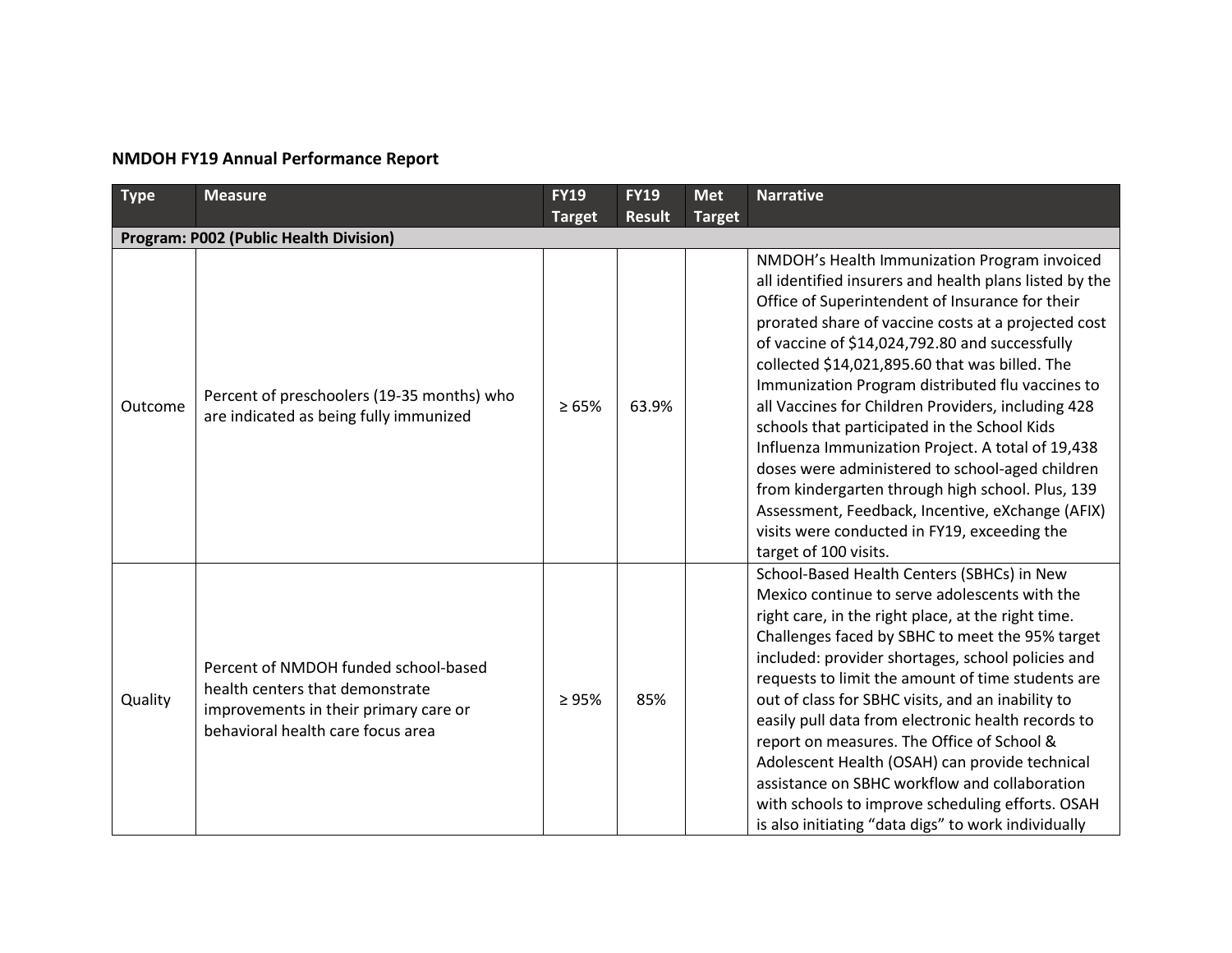|         |                                                                                                                                                                         |             |                 | with SBHCs to troubleshoot their data challenges<br>and discrepancies to simplify data reporting and<br>reduce inaccuracies.                                                                                                                                                                                                                                                                                                                                                                                                                                                                                                                                                                                         |
|---------|-------------------------------------------------------------------------------------------------------------------------------------------------------------------------|-------------|-----------------|----------------------------------------------------------------------------------------------------------------------------------------------------------------------------------------------------------------------------------------------------------------------------------------------------------------------------------------------------------------------------------------------------------------------------------------------------------------------------------------------------------------------------------------------------------------------------------------------------------------------------------------------------------------------------------------------------------------------|
| Exp.    | Rate of diabetes hospitalization per 1,000<br>people with diagnosed diabetes                                                                                            | N/A         | 162.3           | Hospital Inpatient Discharge data, Behavioral Risk<br>Factor Surveillance System data, and inter-census<br>data through 2017, were utilized to estimate the<br>age-adjusted rate of diabetes hospitalization per<br>1,000 adults with diagnosed diabetes. The<br>hospitalization rate among adults with diagnosed<br>diabetes has been declining over the past five<br>years and there are many factors that may<br>contribute to this decline/improvement.                                                                                                                                                                                                                                                          |
| Outcome | Percent of participants in the National Diabetes<br>Prevention Program that were referred by a<br>health care provider through the agency-<br>sponsored referral system | $\geq 50\%$ | 29.0%           | Diabetes Prevention and Control Program's (DPCP)<br>Diabetes Prevention Coordinator engaged with the<br>following health system partners to gain a better<br>understanding of their current screening and<br>testing processes for adults with prediabetes or at<br>risk for type 2 diabetes: Lovelace Health System,<br>Nor-Lea Hospital District, and San Juan Regional<br>Medical Center. DPCP also worked with its referral<br>system contractor, PAC Software Inc. and<br>Comagine Health (formerly HealthInsight NM) to<br>embed prediabetes workflow processes into<br>electronic health records and referral systems to<br>assist in screening and referring patients with<br>prediabetes to local programs. |
| Exp.    | Percent of third grade children who are<br>considered obese                                                                                                             | N/A         | 20.8%<br>(CY18) | In the fall of 2018, the Obesity, Nutrition, and<br>Physical Activity Program (ONAPA) and its partners<br>completed statewide childhood obesity<br>surveillance by measuring 6,604 kindergarten and<br>third grade students in 56 randomly-selected<br>public elementary schools and, in March 2019,<br>published its New Mexico Childhood Obesity 2018<br>update. ONAPA and its partners also built support                                                                                                                                                                                                                                                                                                         |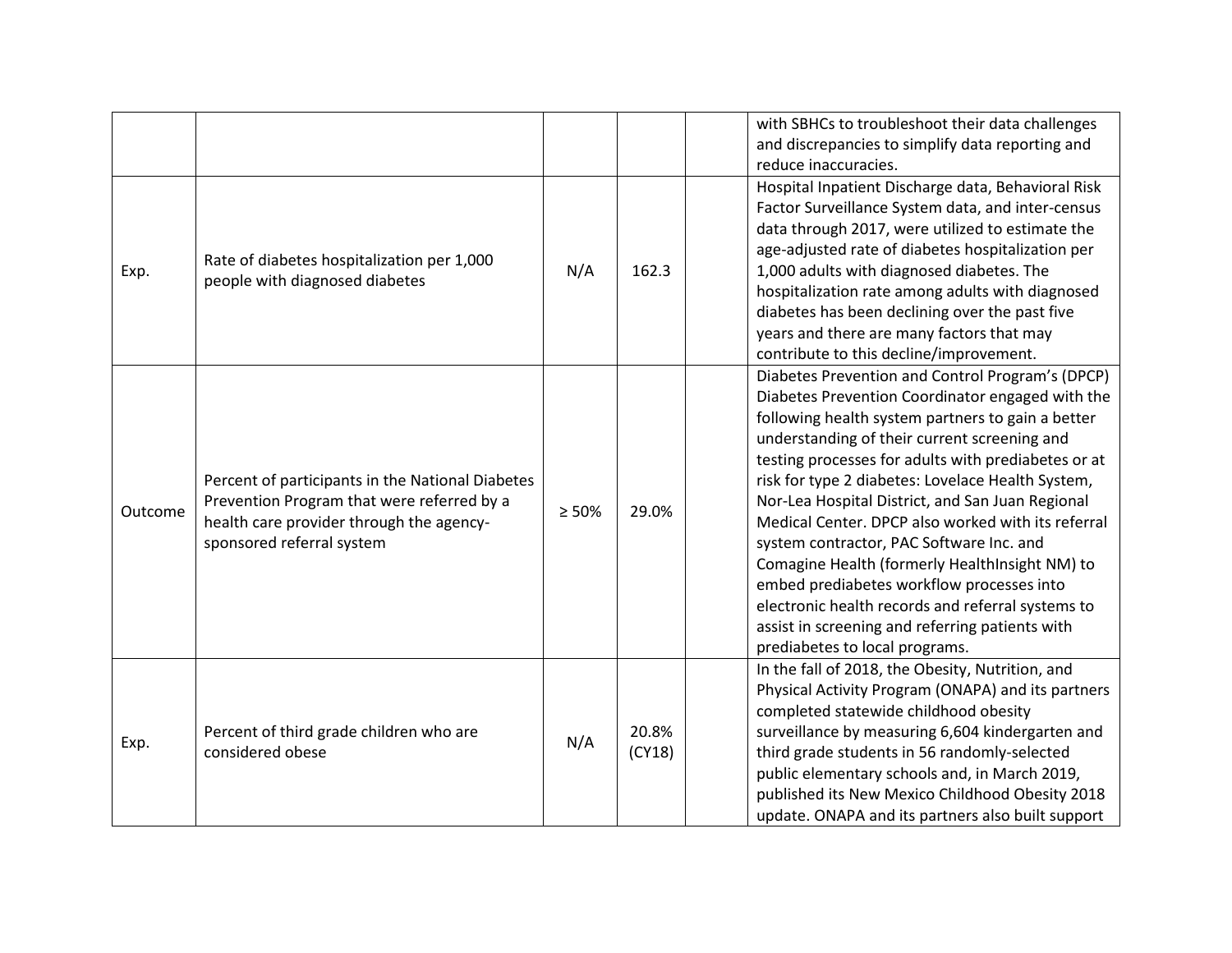|        |                                                                                                                                             |            |                 |              | for measuring an additional 3,000 students in 31<br>HKHC schools so these communities would have<br>more comprehensive childhood obesity data.                                                                                                                                                                                                                                                                                                                                                                                                                                                                                                                                                                                      |
|--------|---------------------------------------------------------------------------------------------------------------------------------------------|------------|-----------------|--------------|-------------------------------------------------------------------------------------------------------------------------------------------------------------------------------------------------------------------------------------------------------------------------------------------------------------------------------------------------------------------------------------------------------------------------------------------------------------------------------------------------------------------------------------------------------------------------------------------------------------------------------------------------------------------------------------------------------------------------------------|
| Output | Percent of children in Healthy Kids, Healthy<br>Communities with increased opportunities for<br>healthy eating in public elementary schools | $\ge 65\%$ | 98.8%           | $\mathsf{X}$ | Nearly all of the public elementary school children<br>in Healthy Kids Healthy Communities (HKHC) had<br>access to at least one healthy eating opportunity<br>on an ongoing and regular basis in the 2018-19<br>school year (including classroom fruit and<br>vegetable tastings, salad bars, edible gardens and<br>fruits and vegetables offered as snacks). This was<br>accomplished by providing comprehensive training<br>and in-depth technical assistance to HKHC<br>coordinators via quarterly statewide trainings on<br>obesity prevention implementation strategies,<br>regional school district wellness policy trainings,<br>on-site visits, and monthly phone calls to discuss<br>successes, challenges and next steps. |
| Exp.   | Percent of adults who are considered obese                                                                                                  | N/A        | 29.2%           |              | With the addition of Federal Supplemental<br>Nutrition Assistance Program Education (SNAP-ED)<br>funding in fiscal year 2016, the Obesity, Nutrition<br>and Physical Activity Program (ONAPA) expanded<br>its reach to the low-income adult population for<br>the first time, specifically those participating in<br>food assistance programs with tribal communities<br>and high-poverty counties. The SNAP-ED program<br>has the greatest potential impact on nutrition and<br>physical activity behaviors with interventions and<br>strategies geared towards low-income women and<br>children.                                                                                                                                  |
| Exp.   | Percent of adolescents who smoke                                                                                                            | N/A        | 10.6%<br>(CY17) |              | New Mexico youth smoking data for 2019 will not<br>be available until early 2020. The Youth Risk and<br>Resiliency Survey (YRRS) is conducted every two<br>years and is currently in the field (Fall 2019) across<br>the state. The most recent youth smoking rate was                                                                                                                                                                                                                                                                                                                                                                                                                                                              |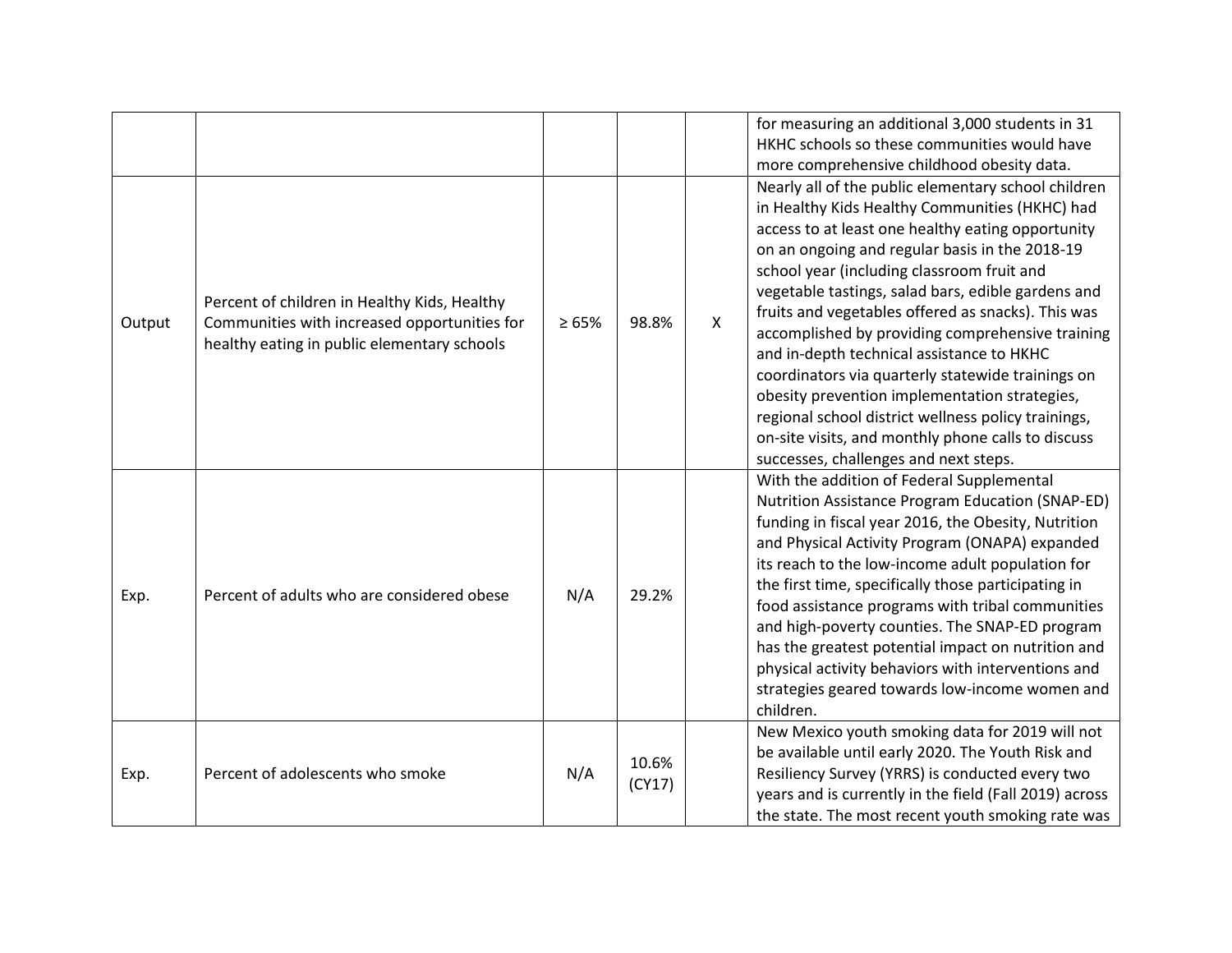|         |                                                                                              |            |       |              | 10.6% and comes from the 2017 YRRS. New<br>national data showed a significant decline in youth<br>smoking between 2018 (8.1%) and 2019 (5.8%)<br>and while NM youth smoking trends typically<br>mirror those in the U.S., we will have to wait until                                                                                                                                                                                                                                                                                                                                                                |
|---------|----------------------------------------------------------------------------------------------|------------|-------|--------------|---------------------------------------------------------------------------------------------------------------------------------------------------------------------------------------------------------------------------------------------------------------------------------------------------------------------------------------------------------------------------------------------------------------------------------------------------------------------------------------------------------------------------------------------------------------------------------------------------------------------|
|         |                                                                                              |            |       |              | early 2020 to determine if this holds true for 2019<br>results.                                                                                                                                                                                                                                                                                                                                                                                                                                                                                                                                                     |
| Exp.    | Percent of adults who smoke                                                                  | N/A        | 15.2% |              | Smoking among New Mexico adults has reached<br>an all-time low of 15.2% (2018). Smoking has<br>declined by 30% among NM adults since 2011,<br>which translates into about 100,000 fewer<br>smokers in 2018. However, smoking rates have<br>stagnated or not declined as quickly among certain<br>subgroups, including low-income, uninsured,<br>Medicaid-insured and lesbian/gay New Mexicans.                                                                                                                                                                                                                      |
| Outcome | Percent of QUIT NOW enrollees who<br>successfully quit using tobacco at 7-month<br>follow-up | 30%        | 31.5% | $\mathsf{X}$ | NMDOH's Tobacco Use Prevention and Control<br>reached QUIT NOW enrollees for a 7-month<br>follow-up and found that 31.5% remained quit in<br>FY19, slightly better than the target of 30%. New<br>Mexico's 7-month quit rate for QUIT NOW<br>enrollees continues to track slightly above the<br>28.7% seen across 37 other U.S. state quitlines.                                                                                                                                                                                                                                                                    |
| Output  | Percent of New Mexico adult cigarette smokers<br>who access cessation services               | $\geq 3\%$ | 2.7%  |              | NMDOH's Tobacco Use Prevention and Control<br>Program successfully reached 2.7% of adult<br>smokers through its QUIT NOW and DEJELO YA<br>tobacco cessation services in FY19, better than the<br>program's annual target of 2.5%. Although<br>cigarette smoking continues to decline in the<br>state, there are still about 246,000 adult cigarette<br>smokers. Of the remaining smokers, about 2 in 3<br>have attempted to quit in the past year and 8 in 10<br>say that they plan on quitting in the next 6-<br>months. The strong interest in smoking cessation<br>among remaining smokers points to a continued |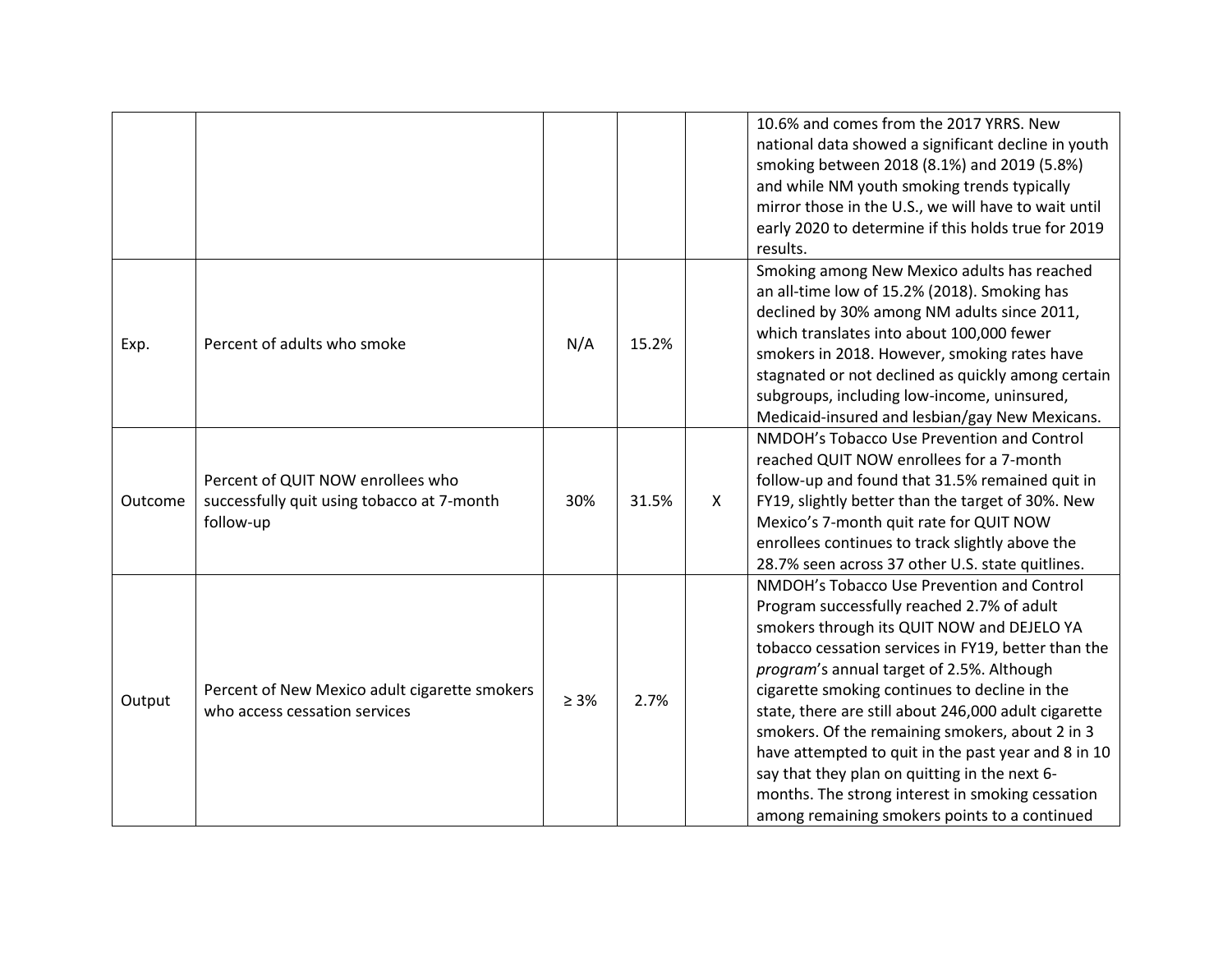|        |                                                                                                                                             |               |                |              | need and opportunity to reach and serve<br>additional people through QUIT NOW and DEJELO<br>YA.                                                                                                                                                                                                                                                                                                                                                                                                                                                                              |
|--------|---------------------------------------------------------------------------------------------------------------------------------------------|---------------|----------------|--------------|------------------------------------------------------------------------------------------------------------------------------------------------------------------------------------------------------------------------------------------------------------------------------------------------------------------------------------------------------------------------------------------------------------------------------------------------------------------------------------------------------------------------------------------------------------------------------|
| Exp.   | Rate of births to teens aged 15-19 per 1,000<br>females aged 15-19                                                                          | N/A           | 25.2<br>(CY18) |              | The most current data available is for CY2018,<br>where the number of births to teens aged 15-19<br>dropped to 25.2 per 1,000 in CY18.                                                                                                                                                                                                                                                                                                                                                                                                                                       |
| Output | Number of teens that successfully complete<br>teen pregnancy prevention programming<br>(includes TOP, Project AIM, and ¡Cuídate!)           | $\geq 350$    | 512            | $\mathsf{X}$ | In Q1, recruitment was held for Wyman's Teen<br>Outreach Program (TOP) and Adult Identity<br>Mentoring Project (AIM). During Q2 and Q3, 165<br>teens completed Project AIM and in Q4, 368 teens<br>completed TOP and 144 teens completed Project<br>AIM. Thus, overall, evidence-based unintended<br>teen pregnancy prevention programming was<br>provided to 512 students in FY19.                                                                                                                                                                                          |
| Output | Percent of female clients ages 15-19 seen in<br>NMDOH public health offices who are provided<br>most or moderately effective contraceptives | $\geq 62.0\%$ | 68.6%          | $\mathsf{X}$ | The Family Planning and Prevention (FPP) Program<br>continues to collaborate with the PHD Medical<br>Director and Family Health Bureau's Medical<br>Director to support the provision of family<br>planning clinical services. FPP is dedicated to<br>providing family planning clinical services and<br>telemedicine services for reproductive health.<br>Almost 69% of the contraceptives that were<br>dispensed to teens aged 15-19 years old, in local<br>public health offices, were most or moderately<br>effective contraceptive methods, surpassing the<br>62% goal. |
| Output | Percent of older adults who have ever been<br>vaccinated against pneumococcal disease                                                       | $\geq 75\%$   | 73%<br>(CY17)  |              | NMDOH's Immunization program relies on the<br>National Immunization Survey, which is conducted<br>annually by CDC, and has collection lag time,<br>meaning our most recent data point was from<br>2017. Many factors lead to lower rates of<br>immunization among adults, versus children, such<br>as lack of access to preventive health services, the<br>belief that adult immunizations are unnecessary,                                                                                                                                                                  |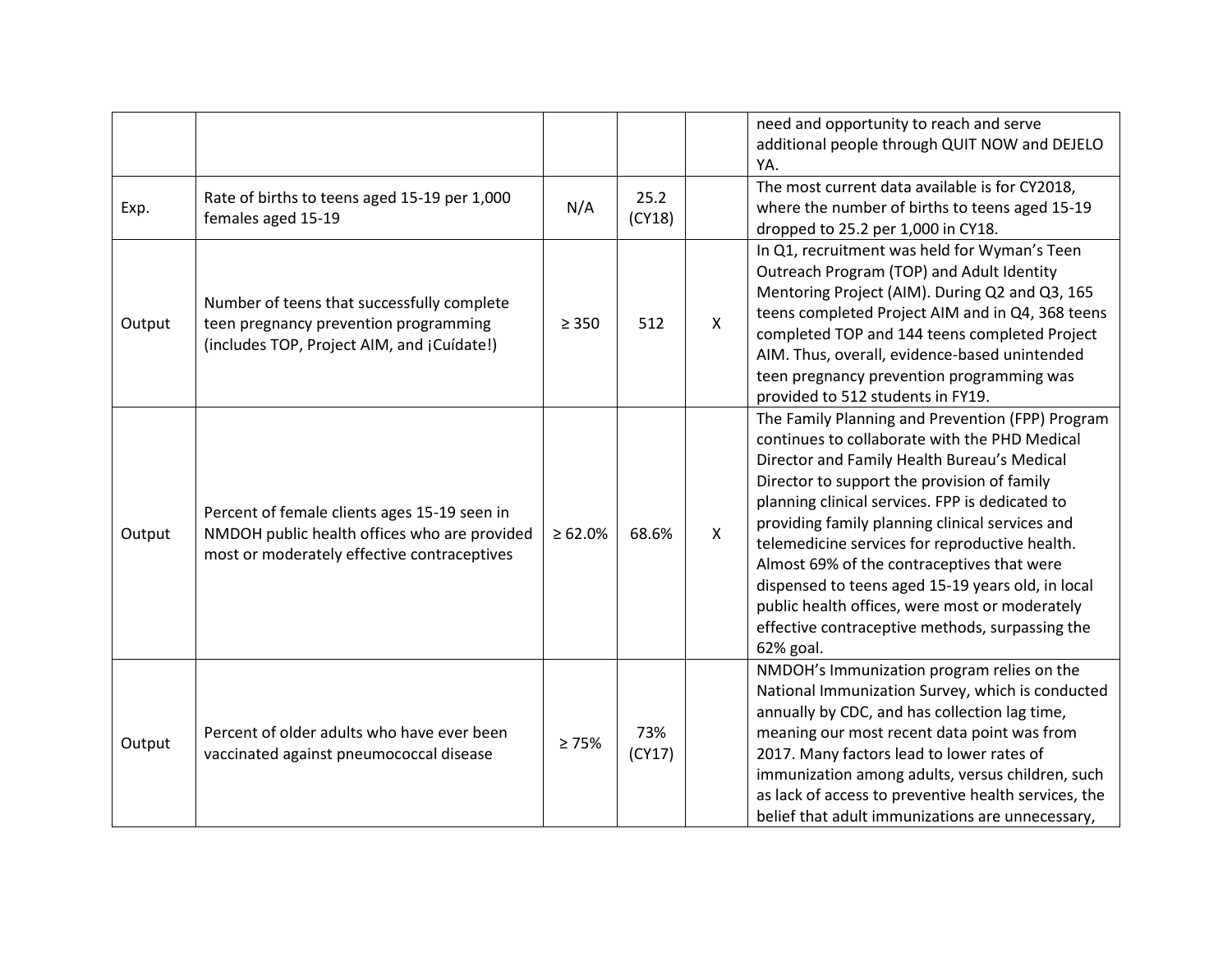|             |                                                                                                       |               |               |               | and the lack of basic knowledge about the high<br>risk of disease linked to pneumonia in the elderly.<br>Through FY19, 32.8% of individuals who were<br>enrolled in the Hepatitis and Harm Reduction<br>Program (HHRP) reported at least one successful<br>overdose reversal utilizing naloxone provided by                                                                                                                                                                                                                                                                    |
|-------------|-------------------------------------------------------------------------------------------------------|---------------|---------------|---------------|--------------------------------------------------------------------------------------------------------------------------------------------------------------------------------------------------------------------------------------------------------------------------------------------------------------------------------------------------------------------------------------------------------------------------------------------------------------------------------------------------------------------------------------------------------------------------------|
| Outcome     | Number of successful overdose reversals per<br>client enrolled in the NMDOH Harm Reduction<br>Program | .25           | .328          | $\mathsf{X}$  | the HHRP. This was accomplished through<br>naloxone distribution and overdose prevention<br>education operated out of syringe service<br>programs, located in both public health offices and<br>contracted community partners throughout the<br>state. In FY2019, the program conducted 10,488<br>sessions with syringe service program participants<br>or those around them, this is an increase of over<br>110% from FY18. The number of successful<br>reversals also increased in FY19 with 3,532<br>successful reversals being reported, an increase of<br>117% from FY18. |
|             |                                                                                                       |               |               |               |                                                                                                                                                                                                                                                                                                                                                                                                                                                                                                                                                                                |
| <b>Type</b> | <b>Measure</b>                                                                                        | <b>FY19</b>   | <b>FY19</b>   | <b>Met</b>    | <b>Narrative</b>                                                                                                                                                                                                                                                                                                                                                                                                                                                                                                                                                               |
|             |                                                                                                       | <b>Target</b> | <b>Result</b> | <b>Target</b> |                                                                                                                                                                                                                                                                                                                                                                                                                                                                                                                                                                                |
|             | Program: P003 Epidemiology and Response Division                                                      |               |               |               | The Bureau of Vital Records and Health Statistics                                                                                                                                                                                                                                                                                                                                                                                                                                                                                                                              |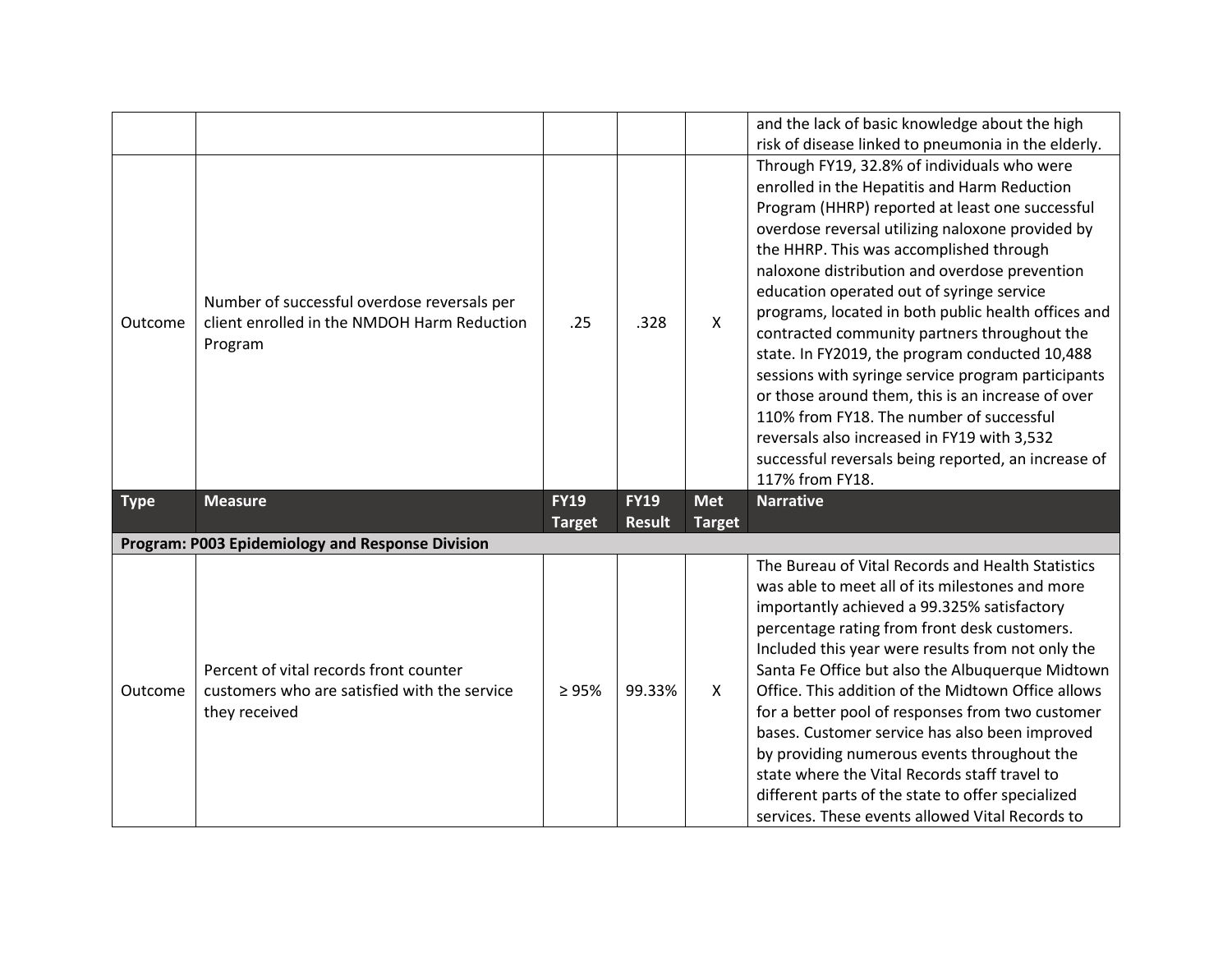|         |                                                               |             |                |              | serve over 1,000 persons by taking the service to<br>their communities.                                                                                                                                                                                                                                                                                                                                                                                                                                                                                                                                                                                                                     |
|---------|---------------------------------------------------------------|-------------|----------------|--------------|---------------------------------------------------------------------------------------------------------------------------------------------------------------------------------------------------------------------------------------------------------------------------------------------------------------------------------------------------------------------------------------------------------------------------------------------------------------------------------------------------------------------------------------------------------------------------------------------------------------------------------------------------------------------------------------------|
| Exp.    | Rate of drug overdose deaths per 100,000<br>population        | N/A         | 26.6<br>(CY18) |              | The current epidemic of overdose deaths<br>nationally, has been driven by the increased use<br>and misuse of opioid pain relievers. Almost 500<br>New Mexicans die of drug overdose every year,<br>with the highest death rates among people aged<br>35-54 living in rural areas.                                                                                                                                                                                                                                                                                                                                                                                                           |
| Outcome | Percent of retail pharmacies that dispense<br>naloxone        | $\geq 67\%$ | 82.9%          | $\mathsf{X}$ | Based on the Board of Pharmacy list of retail<br>pharmacies provided for FY2019, the percent of<br>retail pharmacies dispensing naloxone was 82.9%<br>(306/369 pharmacies) in FY19. Data are based on<br>Medicaid claims for naloxone dispensed through<br>FY19. These data, therefore, do not include claims<br>paid by other health insurance or by the patient<br>themselves. In FY19, DOH worked to identify retail<br>pharmacies that had not submitted Medicaid<br>claims for naloxone, collaborated with the Board<br>of Pharmacy to narrow down the list, and<br>contracted with the University of New Mexico<br>College of Pharmacy, for training of the identified<br>pharmacies. |
| Outcome | Percent of opioid patients also prescribed<br>benzodiazepines | $\leq 10\%$ | 11.7%          |              | The fraction of opioid patients who were also<br>prescribed benzodiazepines (for 10 or more days)<br>has been steadily, and increasingly, declining over<br>the years. The Prescription drug overdose<br>prevention program (PDOPP) has been working<br>with the professional licensing boards and<br>providing professional education via academic<br>detailing to reduce the practice of co-prescribing<br>opioids and benzodiazepines, with improving<br>results. More than half (57% in FY19, up from 53%<br>in FY14) of the patients co-prescribed opioids and<br>benzodiazepines are chronic patients with 90 or                                                                      |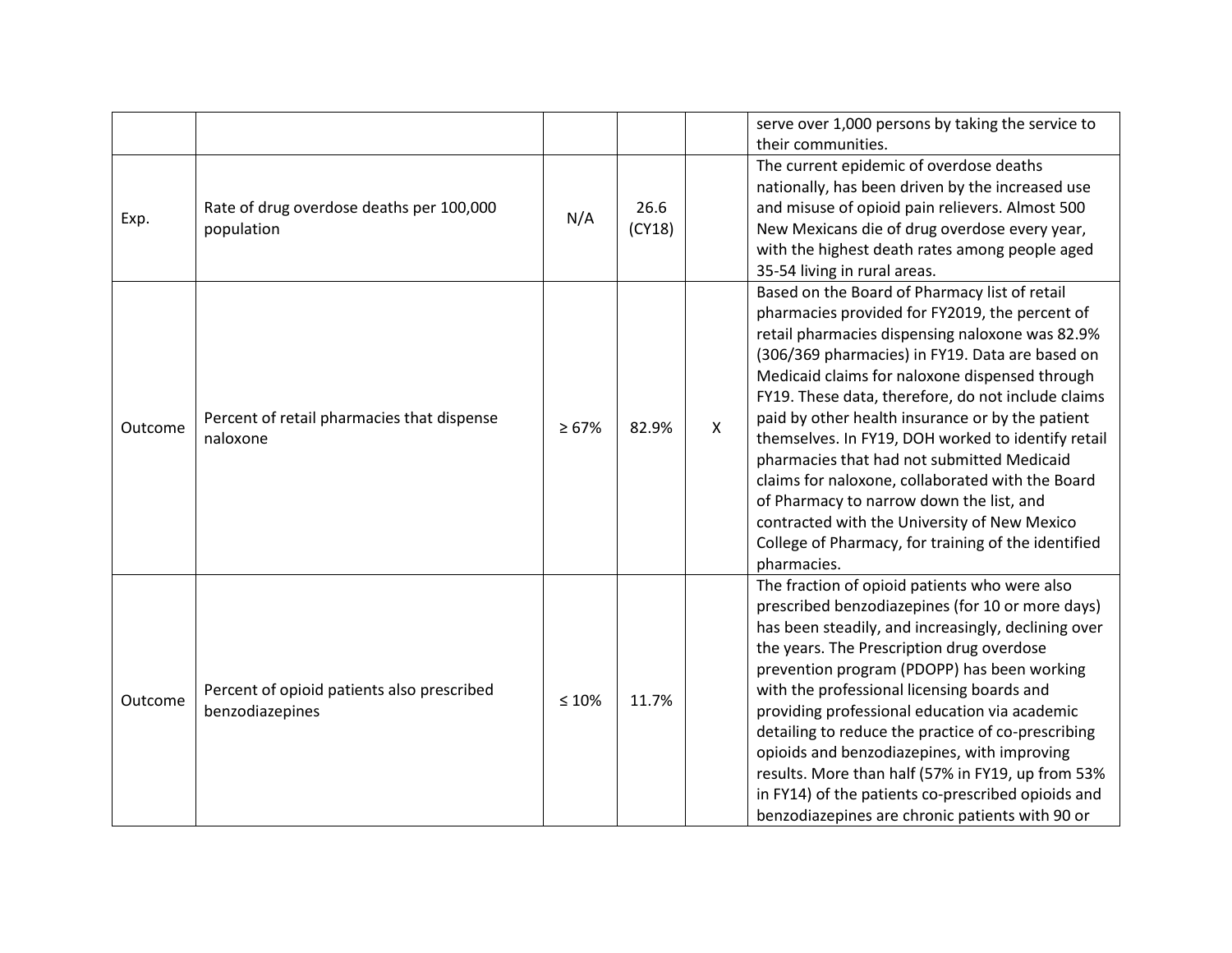|         |                                                                                                                                          |             |                |   | more days of supply of the pair in 6-months, and<br>many of those have been on the combination<br>long-term. Since both drug classes have significant<br>withdrawal syndromes, chronic patients must be<br>tapered slowly.                                                                                                                                                                                                                                                          |
|---------|------------------------------------------------------------------------------------------------------------------------------------------|-------------|----------------|---|-------------------------------------------------------------------------------------------------------------------------------------------------------------------------------------------------------------------------------------------------------------------------------------------------------------------------------------------------------------------------------------------------------------------------------------------------------------------------------------|
| Exp.    | Rate of alcohol-related deaths per 100,000<br>population                                                                                 | N/A         | 70.3<br>(CY18) |   | Alcohol-related deaths include deaths due to 54<br>conditions ranging from alcohol-related motor<br>vehicle traffic crash deaths and alcohol liver<br>disease, to alcohol poisoning and some cancers.<br>Combined, alcoholic liver disease and cirrhosis<br>make up more than a third of alcohol-related<br>deaths in New Mexico, where four people die of<br>alcohol-related causes every day.                                                                                     |
| Outcome | Percent of county and tribal health councils<br>that include in their plans evidence-based<br>strategies to reduce alcohol-related harms | $\geq 12\%$ | 18%            | X | NM met the goal of 12% of community health<br>councils having alcohol strategies. This is based on<br>a survey and follow-up calls. Additional community<br>health councils are considering adding alcohol<br>strategies for the coming year. Although this goal<br>was met, the alcohol-related death rate increased<br>in CY2018. The overall goal for CY18 was <58.5 and<br>the actual CY18 rate was 70.3. This is up from CY17<br>when the alcohol-related death rate was 66.8. |
| Exp.    | Rate of fall-related deaths per 100,000 adults,<br>aged 65 years or older                                                                | N/A         | 93.9<br>(CY18) |   | Falls are the leading cause of fatal and non-fatal<br>injuries for Americans aged 65 years and older.<br>New Mexico's fall-related death rate was 1.5 times<br>greater than the U.S. rate in 2016. Evidence-based<br>fall prevention programs have been proven to<br>reduce falls, and with 95 evidence-based fall<br>prevention instructors in 16 NM counties and 14<br>American Indian Pueblos, over 500 older adults<br>have completed a fall prevention program.                |
| Output  | Number of health care providers who have<br>received training in the use of the STEADI fall<br>prevention toolkit                        | 175         | 136            |   | The Adult Falls Prevention Program trained a total<br>of 136 health care professionals in the use of the<br>STEADI Falls Prevention Toolkit in FY19. The                                                                                                                                                                                                                                                                                                                            |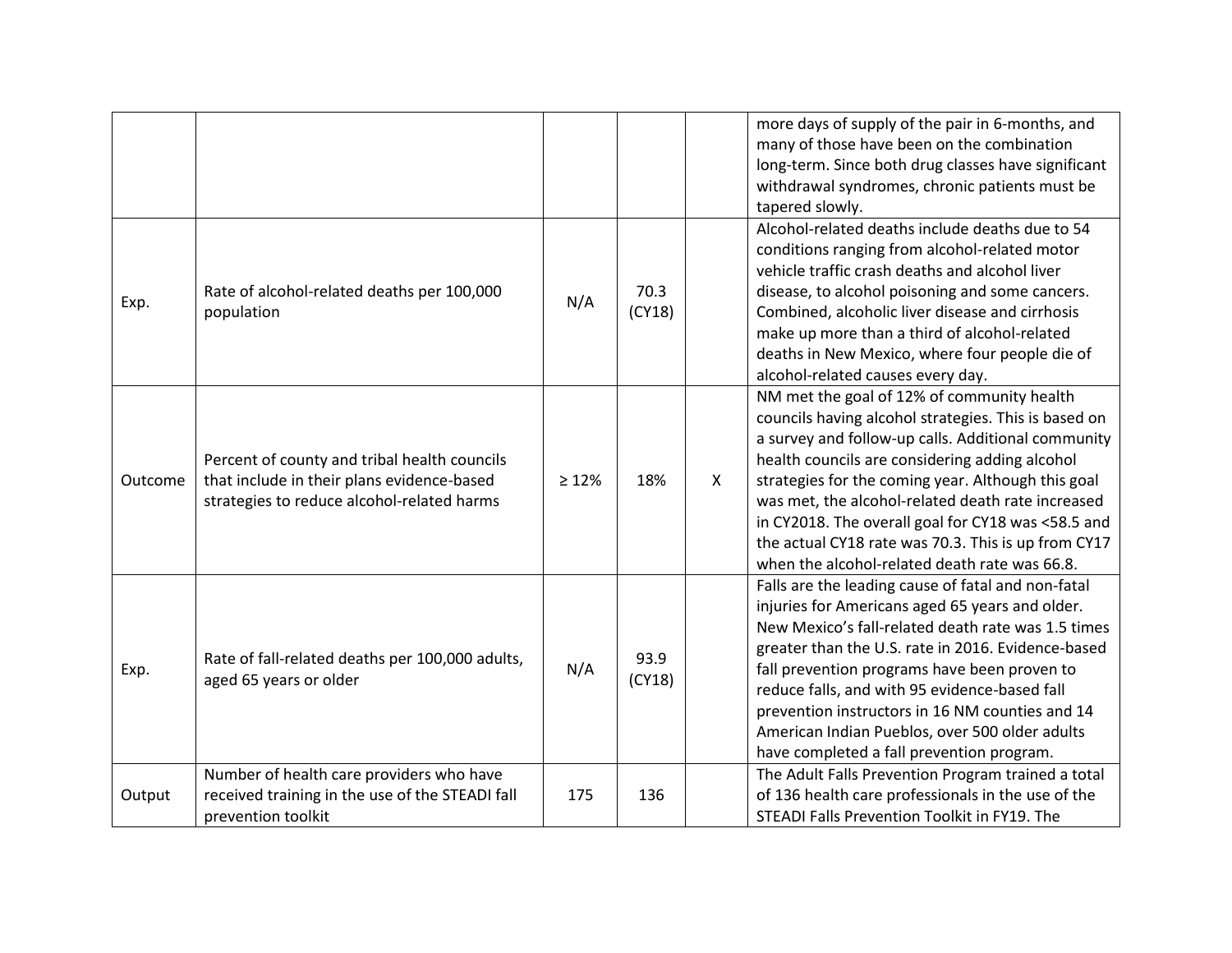|         |                                                                     |             |       | program hired a contractor to conduct the<br>trainings and the goal to reach 175 individuals fell<br>short by 39. One of the contract goals was to<br>conduct STEADI trainings in underserved areas of<br>the state; this led to the unintended consequence<br>of the contractor not reaching as many<br>participants as initially projected. The Adult Falls<br>Prevention Program will continue to work with<br>contractors to conduct trainings for health care<br>professionals in the use of the STEADI Falls<br>Prevention Toolkit and other evidence-based falls<br>risk assessment interventions                                                                                                                                                                                                                                                    |
|---------|---------------------------------------------------------------------|-------------|-------|-------------------------------------------------------------------------------------------------------------------------------------------------------------------------------------------------------------------------------------------------------------------------------------------------------------------------------------------------------------------------------------------------------------------------------------------------------------------------------------------------------------------------------------------------------------------------------------------------------------------------------------------------------------------------------------------------------------------------------------------------------------------------------------------------------------------------------------------------------------|
| Exp.    | Rate of cardiovascular disease death rate per<br>100,000 population | N/A         | 193.0 | In 2017, heart disease was the leading cause of<br>death in New Mexico, at 20% of all deaths. Stroke<br>mortality rates were significantly higher for older<br>age groups but there were no significant<br>differences between racial/ethnic groups for<br>stroke mortality.                                                                                                                                                                                                                                                                                                                                                                                                                                                                                                                                                                                |
| Outcome | Percent of NM hospitals certified for stroke<br>care                | $\geq 20\%$ | 16.2% | Although the Emergency Medical System (EMS)<br>Bureau's Stroke Program did not meet the goal for<br>FY19, there has been significant progress made in<br>recruiting hospitals to begin the stroke<br>certification process. This process can take 6-<br>months to over a year depending on a hospital's<br>staffing and capabilities to meet the certification<br>requirements. The EMS Bureau anticipates the<br>addition of at least 2 hospitals to become certified<br>in a level of stroke care by the end of FY20 as long<br>as no unforeseen obstacles arise. The EMS Bureau<br>also continues to search for hospitals who would<br>be appropriate for participation as a stroke care<br>facility. It is anticipated that the number of<br>qualified facilities will increase as hospital groups<br>continue to develop their repertoire of services. |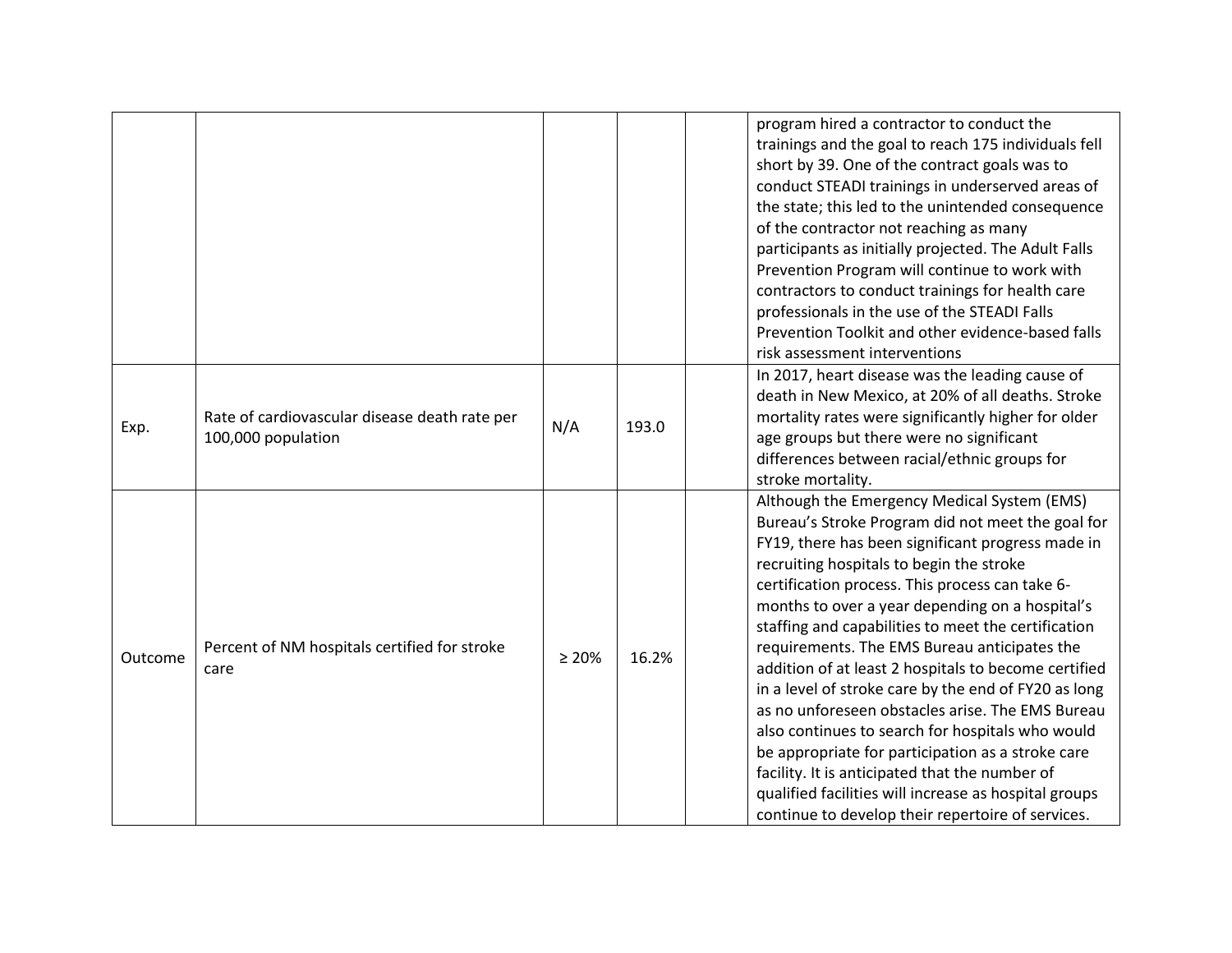| Exp.   | Percent of self-reported sexual assaults                                                                                          | N/A       | 24.8           |              | According to the 2015 National Intimate Partner<br>and Sexual Violence Survey (NIPSVS), 19.5% of<br>women in New Mexico have been raped during<br>their lifetime, and 34.4% have been victims of<br>rape, physical violence, and/or stalking by an<br>intimate partner. NIPSVS data show that sexual<br>violence in youth, without appropriate trauma-<br>informed interventions, can result in immediate<br>and lifelong consequences.                                                                                                                                                                                                                                                                                                                                           |
|--------|-----------------------------------------------------------------------------------------------------------------------------------|-----------|----------------|--------------|-----------------------------------------------------------------------------------------------------------------------------------------------------------------------------------------------------------------------------------------------------------------------------------------------------------------------------------------------------------------------------------------------------------------------------------------------------------------------------------------------------------------------------------------------------------------------------------------------------------------------------------------------------------------------------------------------------------------------------------------------------------------------------------|
| Output | Number of New Mexicans who have completed<br>an evidence-based or evidence-supported<br>sexual assault primary prevention program | 3,800     | 9,890          |              | The NMDOH Epidemiology and Response Division,<br>Sexual Violence Prevention Program works with<br>partners throughout the state to provide<br>education to youth and adults who work with<br>youth for the primary prevention of sexual<br>violence. Due to their efforts, along with a one-<br>time allocation of additional funding, the Sexual<br>Violence Prevention Program's community<br>partners exceeded the quarterly targets during the<br>fiscal year. As a result, the program surpassed the<br>year-end target by almost 300%. The Sexual<br>Violence Prevention Program will continue to work<br>with partners to increase the number of New<br>Mexicans who have completed evidence-based or<br>evidence-supported sexual assault primary<br>prevention programs. |
| Exp.   | Rate of suicide per 100,000 population                                                                                            | N/A       | 24.8<br>(CY18) |              | Over the past decade, suicides in New Mexico<br>have increased by 33%, compared to the U.S. at<br>21%. In 2018, the rate of suicide in New Mexico<br>was 24.8 deaths per 100,000 residents, an<br>increase from 23.2 deaths per 100,000 residents in<br>2017, and a trend consistent with increasing rates<br>across the United States.                                                                                                                                                                                                                                                                                                                                                                                                                                           |
| Output | Number of community members trained in<br>evidence-based suicide prevention practices                                             | $\geq 70$ | 490            | $\mathsf{X}$ | Four hundred and ninety community members<br>received suicide gatekeeper training in FY19                                                                                                                                                                                                                                                                                                                                                                                                                                                                                                                                                                                                                                                                                         |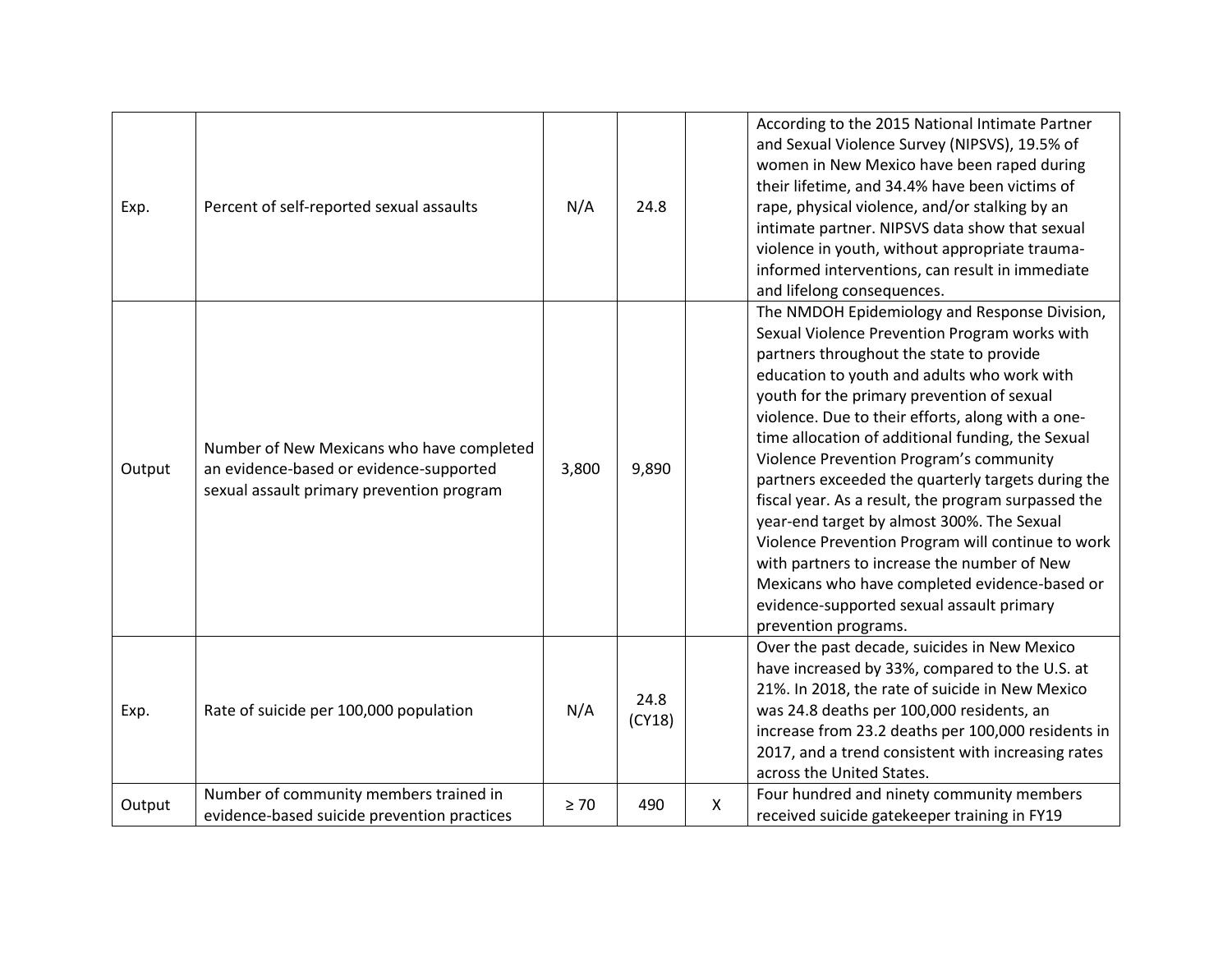|             |                                                                                                                                                                                                   |                              |                              |                             | offered by the Department of Health's Office of<br>Injury Prevention and the Office of School and<br>Adolescent Health staff members. These programs<br>included the Question, Persuade, and Refer<br>training, Youth Mental Health First Aid, and<br>Counseling on Access to Lethal Means.                                                                                                                                                                                                                                                                           |
|-------------|---------------------------------------------------------------------------------------------------------------------------------------------------------------------------------------------------|------------------------------|------------------------------|-----------------------------|-----------------------------------------------------------------------------------------------------------------------------------------------------------------------------------------------------------------------------------------------------------------------------------------------------------------------------------------------------------------------------------------------------------------------------------------------------------------------------------------------------------------------------------------------------------------------|
| Exp.        | Rate of pneumonia and influenza deaths per<br>100,000 population                                                                                                                                  | N/A                          | 14.2<br>(CY18)               |                             | Pneumonia and influenza (P&I) infections are the<br>eighth leading cause of death in the U.S. and 10 <sup>th</sup><br>leading cause of death in New Mexico. Influenza<br>causes more than 200,000 hospitalizations and<br>36,000 deaths nationally each year. P&I infections<br>have decreased over the last 10 years, recognizing<br>the importance of influenza anti-viral medications<br>in preventing influenza-related deaths.                                                                                                                                   |
| Output      | Percent of the New Mexico population served<br>during mass distribution of antibiotics and/or<br>vaccinations through public/private<br>partnerships in the event of a public health<br>emergency | $\geq 18\%$                  | 14.8%                        |                             | The major focus of activity this fiscal year has been<br>working with state agencies who have not yet<br>partnered with NMDOH and identifying their<br>critical staff, to develop plans for the mass<br>distribution of antibiotics or vaccinations to those<br>state agency staff in the event of an emergency.<br>Despite missing a Q2 deliverable all other<br>deliverables were met, and additional agencies<br>identified exceeding the quarterly<br>requirements. The Fiscal Year goal established<br>was not met overall but was an ambitiously set<br>target. |
| <b>Type</b> | <b>Measure</b>                                                                                                                                                                                    | <b>FY19</b><br><b>Target</b> | <b>FY19</b><br><b>Result</b> | <b>Met</b><br><b>Target</b> | <b>Narrative</b>                                                                                                                                                                                                                                                                                                                                                                                                                                                                                                                                                      |
|             | <b>Program: P004 Scientific Laboratory Division</b>                                                                                                                                               |                              |                              |                             |                                                                                                                                                                                                                                                                                                                                                                                                                                                                                                                                                                       |
| Efficiency  | Percent of blood alcohol tests from driving-<br>while-intoxicated cases that are completed and<br>reported to law enforcement within 15<br>calendar days                                          | $\geq 90\%$                  | 22.85%                       |                             | The number of cases reported to law enforcement<br>within 15-calendar days did not meet the target<br>and is a 51% decrease from FY18. In the 4 <sup>th</sup><br>quarter, the number of calendar days to report<br>was increased to 30-days because, 1) the 15-day                                                                                                                                                                                                                                                                                                    |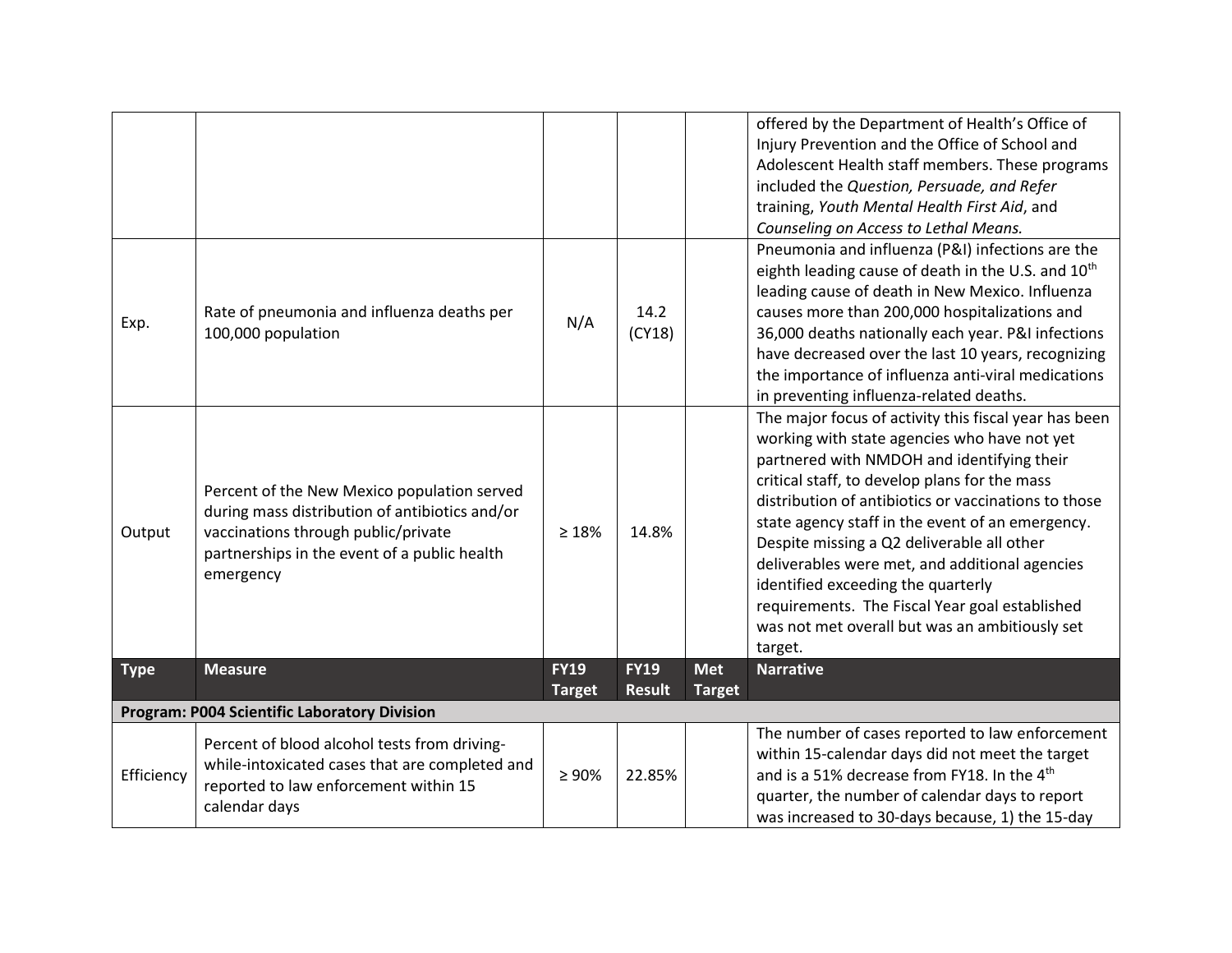|             |                                                                                  |                              |                              |                             | limit was an arbitrary deadline that was not based<br>on client needs, 2) testing staff also serve as<br>expert witnesses for court cases, and 3) newly<br>hired staff needed to be trained in testing and case<br>review procedures. The revised turn-around time<br>is a more appropriate estimation of testing<br>requirements and still meets law enforcement<br>needs. In the 4 <sup>th</sup> quarter, the laboratory reached<br>55.25% of cases reported within the 30-day target<br>and expects to continue the upward trend in FY20. |
|-------------|----------------------------------------------------------------------------------|------------------------------|------------------------------|-----------------------------|----------------------------------------------------------------------------------------------------------------------------------------------------------------------------------------------------------------------------------------------------------------------------------------------------------------------------------------------------------------------------------------------------------------------------------------------------------------------------------------------------------------------------------------------|
| <b>Type</b> | <b>Measure</b>                                                                   | <b>FY19</b><br><b>Target</b> | <b>FY19</b><br><b>Result</b> | <b>Met</b><br><b>Target</b> | <b>Narrative</b>                                                                                                                                                                                                                                                                                                                                                                                                                                                                                                                             |
|             | <b>Program: P006 Facilities Management Division</b>                              |                              |                              |                             |                                                                                                                                                                                                                                                                                                                                                                                                                                                                                                                                              |
| Efficiency  | Percent of eligible third-party revenue<br>collected at all agency facilities    | $\geq 93\%$                  | 78.2%                        |                             | The target of 93% was not met for FY19, and the<br>result of 78.2% was not an improvement over<br>FY18's 86% result. All Facilities are making every<br>effort to fill vacated positions and train new staff<br>as quickly as possible as well as address claim<br>rejections and contractual issues with Managed<br>Care Organizations and the NM Human Services<br>Department.                                                                                                                                                             |
| Quality     | Number of significant medication errors per<br>100 patients                      | $\leq 2.0$                   | 2.4                          |                             | This was the first reporting year for this measure<br>and although the target was just missed for FY19,<br>the Facilities continue to work toward reducing<br>and preventing significant medication errors by<br>monitoring actual and potential medication errors<br>that occur/may occur and providing training to<br>improve the medication use system.                                                                                                                                                                                   |
| Outcome     | Percent of residents (SATC & NMBHI Care Unit)<br>who are successfully discharged | $\geq 80\%$                  | 78.4%                        |                             | The was the first reporting year on this measure<br>and although the target of 80% was not met for<br>FY19, the New Mexico Behavioral Health Institute<br>CARE Unit, and Sequoyah Adolescent Treatment<br>Center continue to review the admissions<br>screening process to ensure residents are                                                                                                                                                                                                                                              |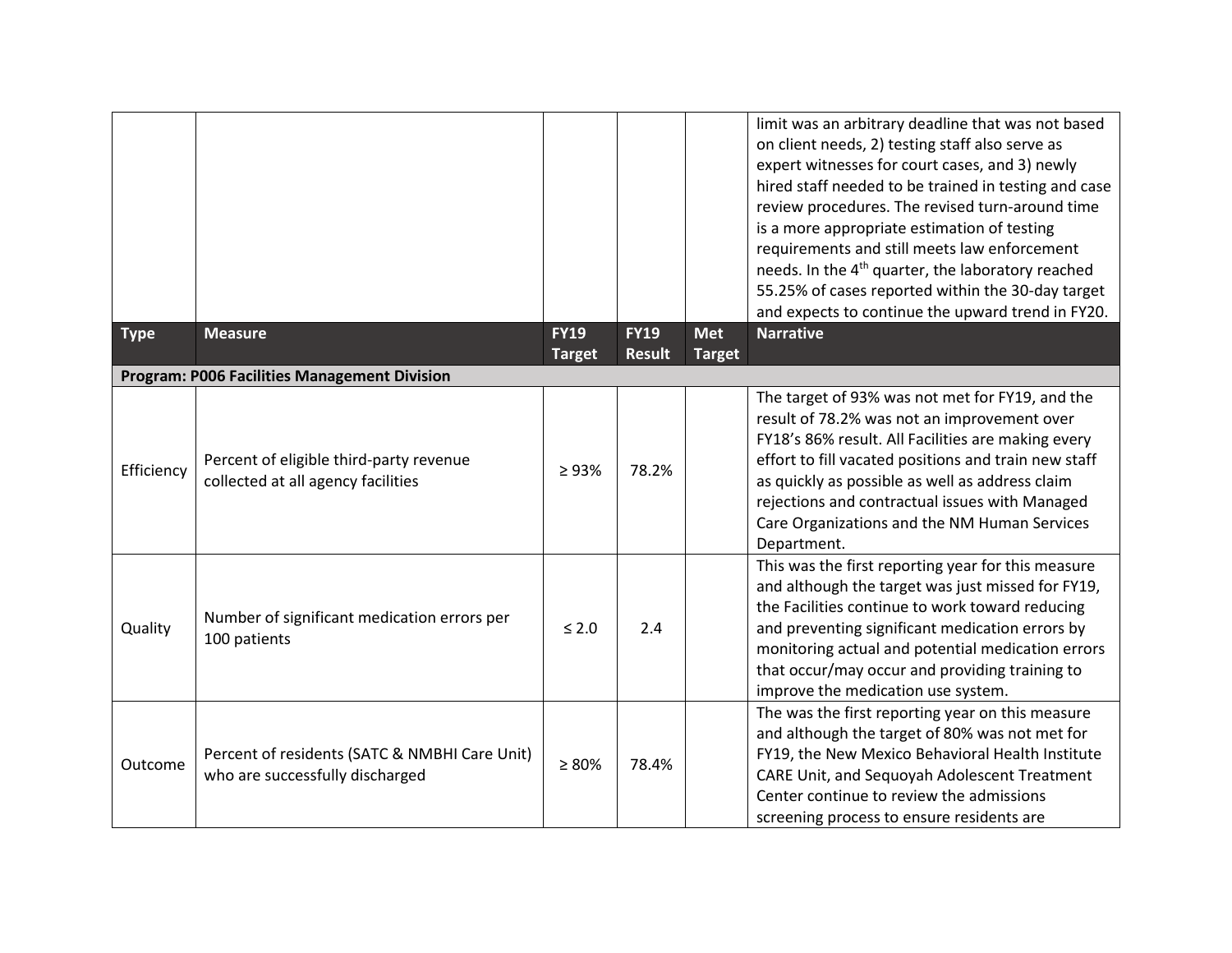|                                                           |                                                                                                                                                  |                              |                              |                             | appropriately admitted and treatment teams<br>continue to provide support services needed for<br>successful discharging of residents.                                                                                                                                                                                                                                                                                                                                                                   |  |  |
|-----------------------------------------------------------|--------------------------------------------------------------------------------------------------------------------------------------------------|------------------------------|------------------------------|-----------------------------|---------------------------------------------------------------------------------------------------------------------------------------------------------------------------------------------------------------------------------------------------------------------------------------------------------------------------------------------------------------------------------------------------------------------------------------------------------------------------------------------------------|--|--|
| Quality                                                   | Percent of long-term care residents<br>experiencing one or more falls with major<br>injury                                                       | $\leq 0.5\%$                 | 3.9%                         |                             | The target of .5% was not met for FY19, but the<br>result of 3.9% was the same as in FY18. DOH<br>Facilities and treatment teams continue to elevate<br>every fall to help determine the root cause and<br>then incorporate interventions such as closer<br>observation, assistance with transfers, etc. into<br>the treatment plan. Requests for further analysis<br>and action plans are also made to the Falls<br>Prevention Committees to ensure resident safety<br>and reduce the number of falls. |  |  |
| <b>Type</b>                                               | <b>Measure</b>                                                                                                                                   | <b>FY19</b><br><b>Target</b> | <b>FY19</b><br><b>Result</b> | <b>Met</b><br><b>Target</b> | <b>Narrative</b>                                                                                                                                                                                                                                                                                                                                                                                                                                                                                        |  |  |
| Program: P007 Developmental Disabilities Support Division |                                                                                                                                                  |                              |                              |                             |                                                                                                                                                                                                                                                                                                                                                                                                                                                                                                         |  |  |
| Efficiency                                                | Percent of developmental disabilities waiver<br>applicants who have a service plan in place<br>within 90 days of income and clinical eligibility | $\geq 90\%$                  | 87%                          |                             | At the end of FY19, 74 of 85 individuals had a<br>service plan in place within 90-days of income and<br>clinical eligibility. These individuals were part of<br>the allocation group, made possible by the FY19<br>appropriation, and those individuals allocated due<br>to attrition. As expected, this is a significant<br>increase from FY17 and FY18. The increase is due<br>to an improved internal tracking process and<br>better communication with external partners.                           |  |  |
| Outcome                                                   | Percent of adults on the DD Waiver who<br>receive employment supports                                                                            | $\geq 35\%$                  | 27%                          |                             | NMDOH's Developmental Disabilities Supports<br>Division (DDSD) continues to promote the values<br>of employment first and community inclusion as<br>well as supporting informed decision-making<br>related to employment and decisions about other<br>life areas. The Employment First Policy, originally<br>instituted in 2016, was incorporated into the<br>Developmental Disabilities Waiver Standards in<br>March 2018. Each team member plays a role in                                            |  |  |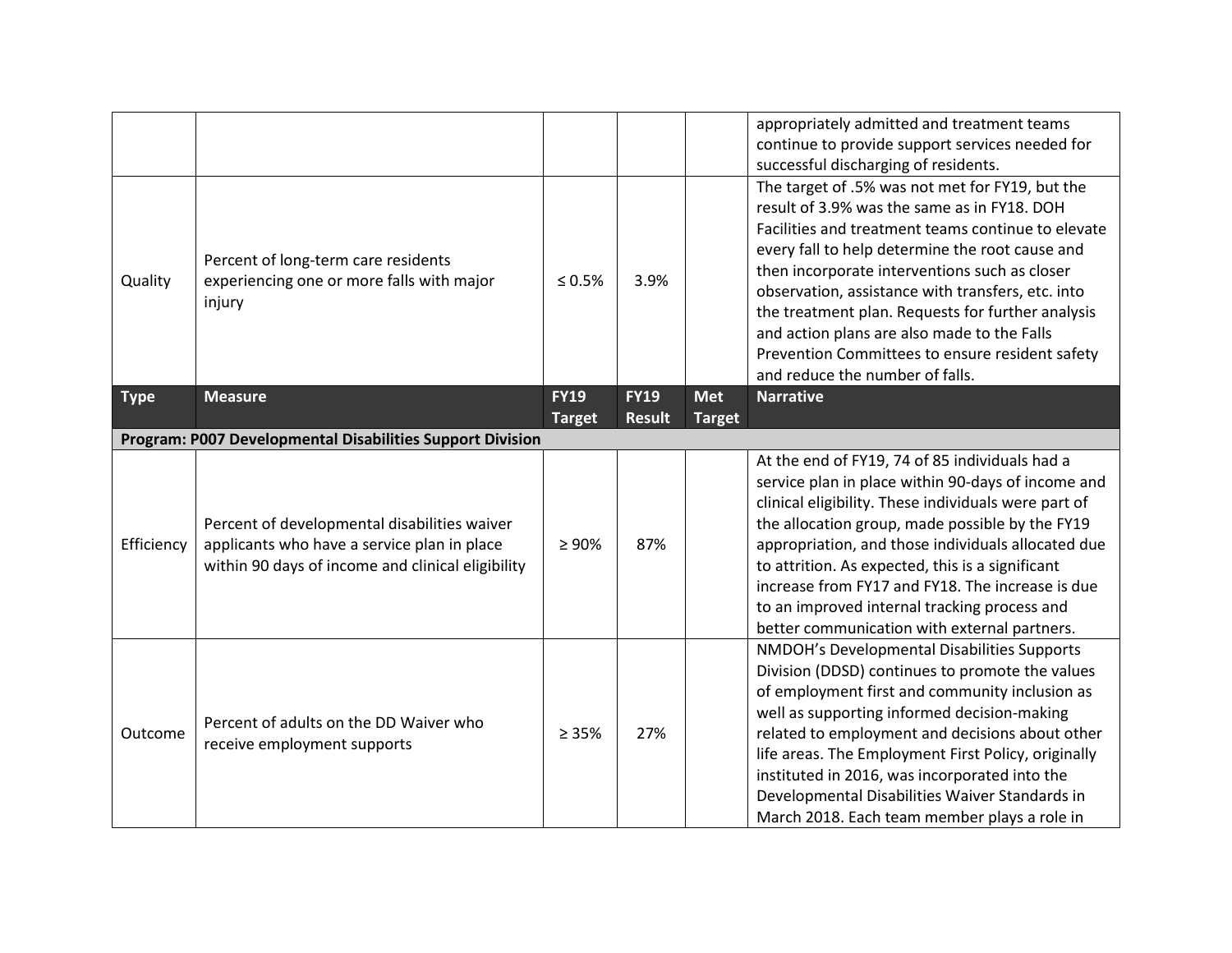|      |                                                                                |     |       | promoting employment and reducing barriers.<br>Partners for Employment (PFE) a collaboration<br>between DDSD, the Division of Vocational<br>Rehabilitation (DVR) and the University of New<br>Mexico, Center for Development and Disability<br>(UNM/CDD) continues its work and has adopted a<br>master training plan through FY20. PFE has rolled<br>out a hybrid online/in person training series called<br>the College of Employment Services (CES)<br>developed by the Institute for Community<br>Inclusion (ICI), UMass Boston. PFE also offers other<br>training and workshops focused on Discovery<br>training, Job Development and Systematic<br>Instruction. The combination of training,<br>certifications and workshops are designed to raise<br>the level of professionalism and build knowledge<br>in multiple stakeholder groups. The goal is to build<br>instate capacity for both entry level staff and<br>seasoned staff to increase employment outcomes<br>in New Mexico. |
|------|--------------------------------------------------------------------------------|-----|-------|---------------------------------------------------------------------------------------------------------------------------------------------------------------------------------------------------------------------------------------------------------------------------------------------------------------------------------------------------------------------------------------------------------------------------------------------------------------------------------------------------------------------------------------------------------------------------------------------------------------------------------------------------------------------------------------------------------------------------------------------------------------------------------------------------------------------------------------------------------------------------------------------------------------------------------------------------------------------------------------------|
| Exp. | Number of individuals receiving developmental<br>disability waiver services    | N/A | 4,638 | The Developmental Disabilities Waiver (DDW)<br>program serves as an alternative to institutional<br>care. DDW provides a variety of services for<br>people with Intellectual or Developmental<br>Disabilities (I/DD). In FY19, DDSD had 4,638<br>persons receiving DDW services.                                                                                                                                                                                                                                                                                                                                                                                                                                                                                                                                                                                                                                                                                                            |
| Exp. | Number of individuals on the developmental<br>disabilities waiver waiting list | N/A | 5,064 | In New Mexico, the Home and Community-Based<br>Services Waivers waiting list, includes the<br>Developmental Disabilities (DD) and Mi Via<br>Waivers. The current average wait time for waiver<br>services is over 13-years as individuals are offered<br>waiver services as funding for allocation slots<br>become available. Currently, 5,064 individuals are<br>awaiting waiver services.                                                                                                                                                                                                                                                                                                                                                                                                                                                                                                                                                                                                 |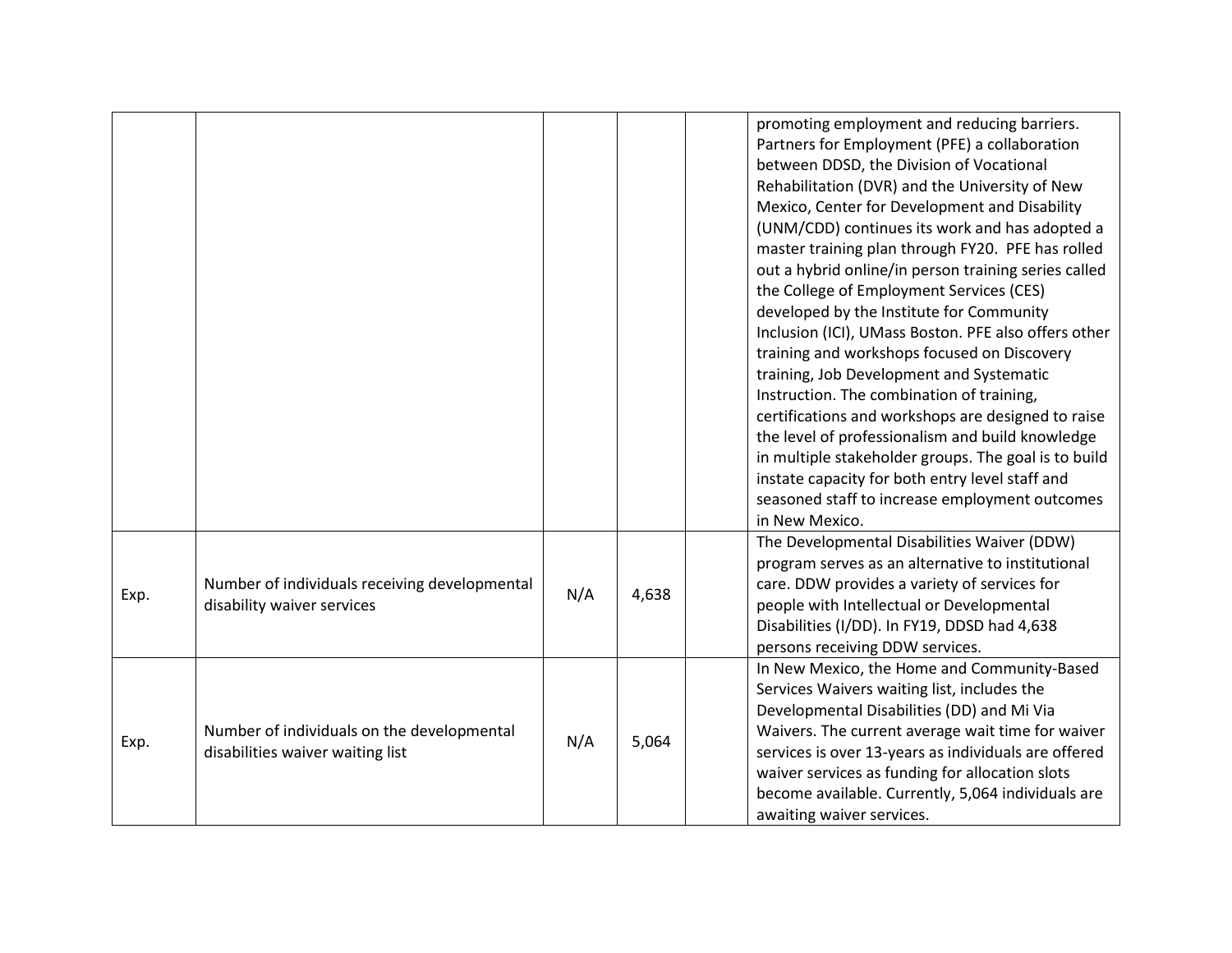| <b>Type</b> | <b>Measure</b>                                                      | <b>FY19</b>   | <b>FY19</b>   | <b>Met</b>    | <b>Narrative</b>                                                                                                                                                                                                                                                                                                                                                                                                                                                                                                                                                                                                                                                                                                                                                                                                                                                                                                                                                         |
|-------------|---------------------------------------------------------------------|---------------|---------------|---------------|--------------------------------------------------------------------------------------------------------------------------------------------------------------------------------------------------------------------------------------------------------------------------------------------------------------------------------------------------------------------------------------------------------------------------------------------------------------------------------------------------------------------------------------------------------------------------------------------------------------------------------------------------------------------------------------------------------------------------------------------------------------------------------------------------------------------------------------------------------------------------------------------------------------------------------------------------------------------------|
|             |                                                                     | <b>Target</b> | <b>Result</b> | <b>Target</b> |                                                                                                                                                                                                                                                                                                                                                                                                                                                                                                                                                                                                                                                                                                                                                                                                                                                                                                                                                                          |
|             | Program: P008 Health Certification Licensing and Oversight Division |               |               |               |                                                                                                                                                                                                                                                                                                                                                                                                                                                                                                                                                                                                                                                                                                                                                                                                                                                                                                                                                                          |
| Outcome     | Rate of abuse for DD waiver and Mi Via waiver<br>clients            | $\leq 8\%$    | 10.6%         |               | In calendar year 2018, there were 313<br>substantiated cases of ANE with an average<br>Waiver population of 4,619 individuals, indicating<br>an abuse rate of 6.8%. This represents an overall<br>decrease from 2017 of .04%. As a result of<br>reducing the backlog of cases, Incident<br>Management Bureau was anticipating an increase<br>in substantiated cases of ANE as cases are not<br>counted until the case is closed, a higher<br>percentage of closed cases results in a higher<br>number of substantiated cases. Thus, the FY19<br>"increase" in the DD Waiver abuse rate is directly<br>related to the elimination of the IMB backlog.<br>These cases would normally have been completed<br>during the fiscal year, but because they were<br>backlogged, the cases are just now being closed,<br>which artificially increases the abuse rate. IMB<br>investigators are now currently on target to<br>complete current cases within required<br>timeframes. |
| Outcome     | Rate of re-abuse for DD waiver and Mi Via<br>waiver clients         | $\leq 16\%$   | 7.3%          | $\mathsf{X}$  | It is important to measure repeat abuse, neglect,<br>and exploitation (ANE) because many individuals<br>are unable to recognize danger, understand their<br>rights, and protect themselves. Repeat ANE of<br>individuals with Intellectual/Developmental<br>Disabilities I/DD has a direct impact on their<br>quality of life. In 2016, the re-abuse rate was<br>18.5%, in 2017 the re-abuse rate was 6.1%. In<br>calendar year 2018, the re-abuse rate was 6.0%.<br>Re-abuse is counted as an individual with more<br>than one substantiated case in a 12-month period.                                                                                                                                                                                                                                                                                                                                                                                                 |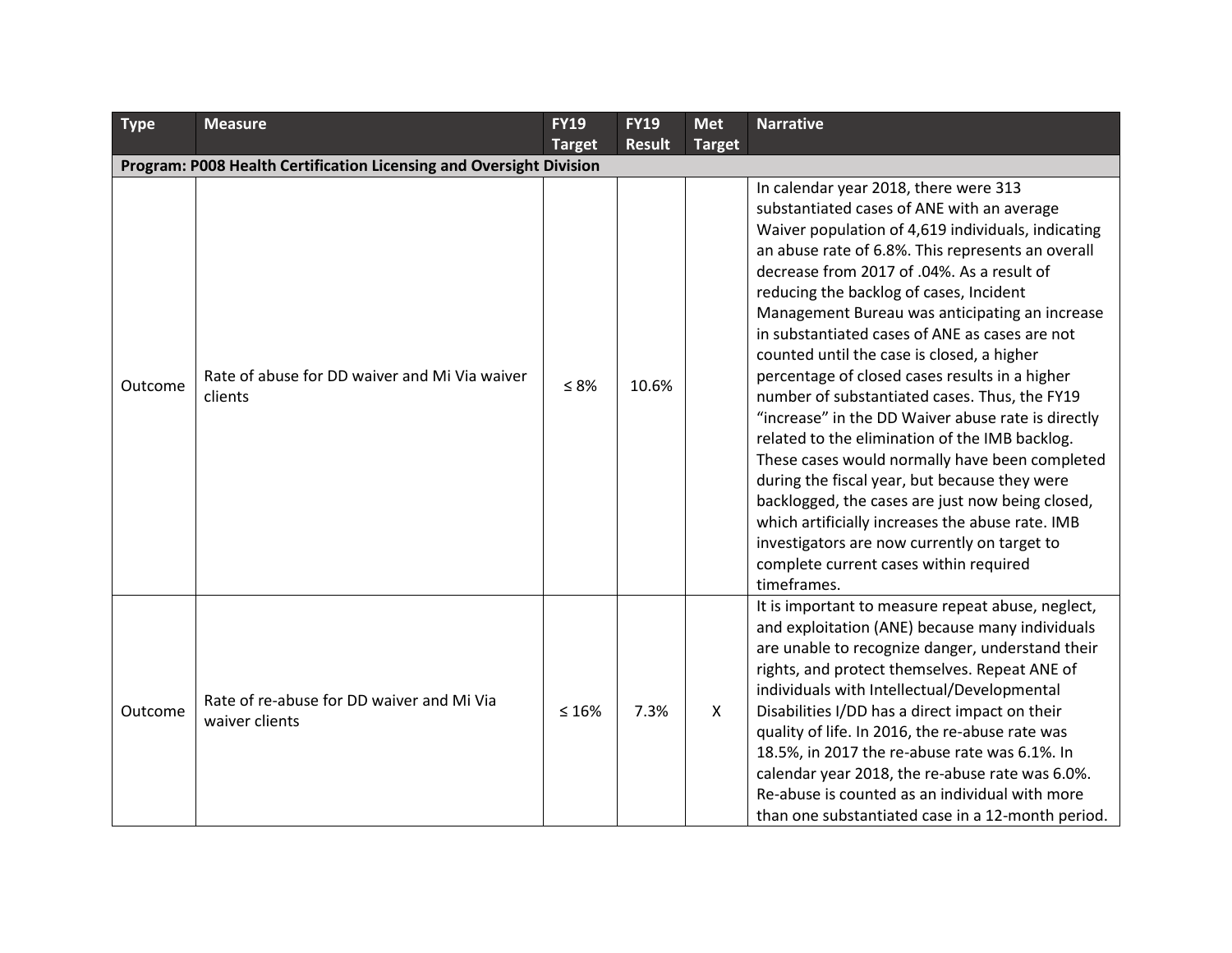|        |                                                                                                                                     |             |       |              | The re-abuse rate declined by 0.1%. In calendar<br>year 2018, 19 individuals were the victim of a<br>second or subsequent incident of ANE, out of a<br>total Waiver population of 4,613.                                                                                                                                                                                                                                                                                                                                       |
|--------|-------------------------------------------------------------------------------------------------------------------------------------|-------------|-------|--------------|--------------------------------------------------------------------------------------------------------------------------------------------------------------------------------------------------------------------------------------------------------------------------------------------------------------------------------------------------------------------------------------------------------------------------------------------------------------------------------------------------------------------------------|
| Output | Percent of New Mexico's nursing home<br>population who have received or who have<br>been screened for influenza immunizations       | $\geq 90\%$ | 92%   | $\mathsf{X}$ | Nursing home residents are at high risk due to<br>their health, medical status, age, and other factors<br>for severe symptoms and complications of<br>influenza including hospitalization and death.<br>Residents who receive an immunization are less<br>likely to get influenza and will have less severe<br>symptoms. The Health Facilities shall continue to<br>remain in compliance with the Centers for<br>Medicare and Medicaid Services on immunization<br>standards.                                                  |
| Output | Percent of New Mexico's nursing home<br>population who have received or who have<br>been screened for pneumococcal<br>immunizations | $\geq 90\%$ | 89.2% |              | Pneumonia highly affects adults 65 and older and<br>is one of the most common illnesses in nursing<br>homes, due to its ability to spread through the air<br>in a community setting. Getting the proper vaccine<br>can protect older adults against 23 types of<br>pneumococcal bacteria, leading to improved<br>health and wellness as well as a higher quality of<br>life. The Health Facilities shall continue to remain<br>in compliance with the Centers for Medicare and<br>Medicaid Services on immunization standards. |
| Exp.   | Percent of long-stay nursing home residents<br>receiving psychoactive drugs without evidence<br>of psychotic or related condition   | N/A         | 17.2% |              | Antipsychotic medication may contribute to falls,<br>withdrawal, and other behaviors that harm a<br>resident's health or quality of life. Therefore, it is<br>important we work toward eliminating use of<br>these psychoactive drugs among New Mexican<br>patients who don't have evidence of psychotic or<br>related conditions.                                                                                                                                                                                             |